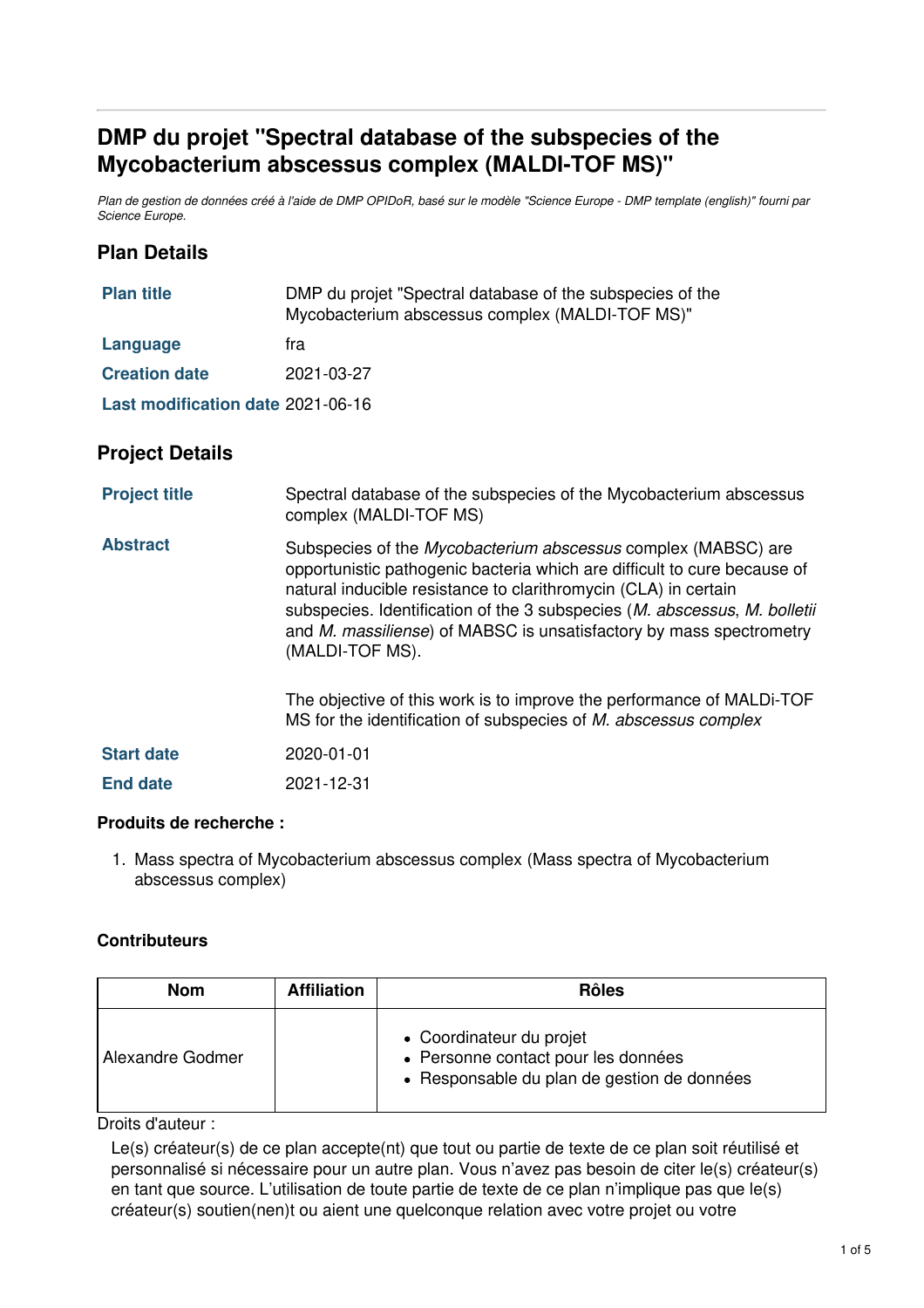soumission.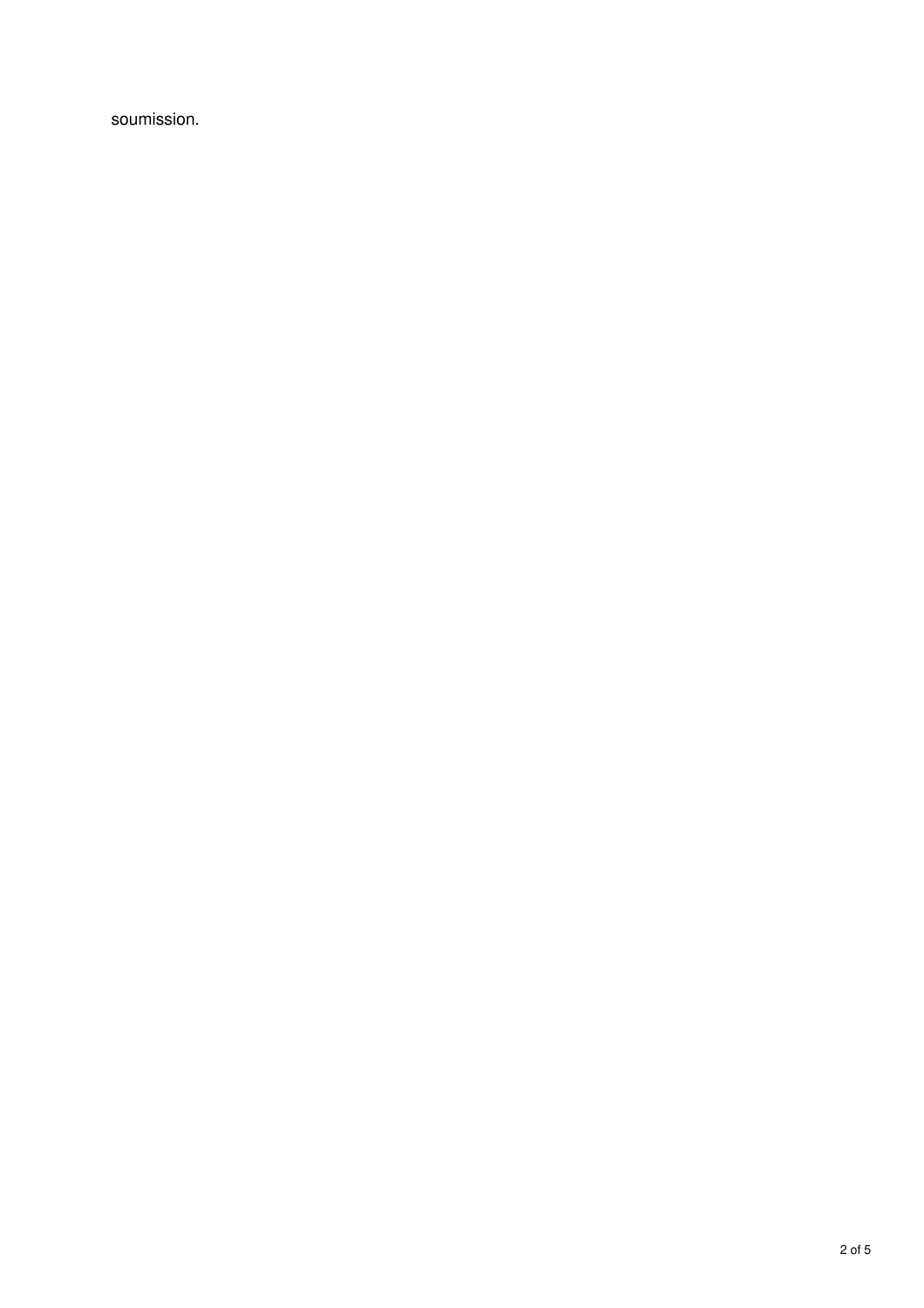### **1. Data description and collection or re-use of existing data**

- Clinical strains of *Mycobacterium abscessus complex* will be routinely collected prospectively in the bacteriology laboratory of APHP.6 (Sorbonne Université) and associated CNR for Mycobacteria.
- We used a collection of **41 strains of MABSC corresponding to 1001 mass spectr** a :
	- 15 strains of *Mycobacterium abscessus* subsp. *abscessus* (633 mass spectra)
	- 9 strains of *Mycobacterium abscessus* subsp. *massiliense* (204 mass spectra)
	- 7 strains of *Mycobacterium abscessus* subsp. *bolletii* (164 mass spectra
- Each strain and will be analyzed by MALDI-TOF mass spectrometry according MycoEx protocol (Bruker) and mocelcular method (DNA/DNA hydridation, using GenoType NTM-DR (Hain Lifescience, Nehren, Germany) according to the manufacturer's instructions) for identification. The spectra were obtained according to the following steps :
	- Each of the 41 strains was cultured in aerobic atmosphere at 37°C for 7±2 days on blood agar (COH, bioMerieux®). Then, one colony was extracted according to the MycoEx protocol (Bruker®). For each of the extracts, 8 technical replicates were realized and analyzed by MALDITOF MS (Bruker®). Dried spots were overlaid with 1µL of MALDI matrix (α-HCCA).
	- Data acquisition was performed using a Microflex LT (Bruker® Daltonics) mass spectrometer equipped with a N2 laser (λ =377 nm). Instrument parameters used were as follows: a masse range between 200-20000 Da, ion source 1: 20 kV, ion source 2: 18.5 kV, Iens: 8.45 kV, pulsed ion extraction: 330 ns, laser frequency: 20.0 Hz. Spectra were obtained after 500 shots. Each spot was analyzed three times. In total 24 spectra were obtained for each extraction.
	- Spectra acquired for each isolate were visualized and analyzed using Flex Analysis software (Bruker® Daltonics), and spectra with low quality peaks were removed. A minimum of 20 spectra per extraction was necessary to validate the extraction.

#### Data are :

- **Metadata** : tables containing random name of the strain, molecular identification of the subspecies from *Mycobacterium abcessus* and if it's possible molecular detection of clarithromycin susceptibility.
- **Raw data** : spectral characteristics (mass-to-charge ratio (*m/z*) and intensities) in a .csv or .flex format for each strain. A minimum of 20 mass spectra could be collected for one strain.
	- Our database contains 41 strains of the MABSC complex provided by the CNR of non tuberculosis mycobacteria (15 strains of *M. abscessus* subsp. *abscessus*; *9 M. abscessus* subsp. *massiliense* and 7 strains of *M. abscessus* subsp. *bolletii* .
	- A total of 1001 spectra were collected with 633 spectra of the *abscessus* subspecies, 164 spectra of *bolletii* and 204 spectra of *massiliense*.

The total raw data and the metadata files will have a total size less than 2GB.

# **2. Documentation and data quality**

- **Patient information will not be collected**.
- Only the **molecular identification** of the strains will be collected and the precise identification of the strain as well as its phenotypes of resistance to antibiotics.
- The molecular identification of the strains (DNA / DNA hybridization) corresponding to subspecies identification will be listed (gold standard).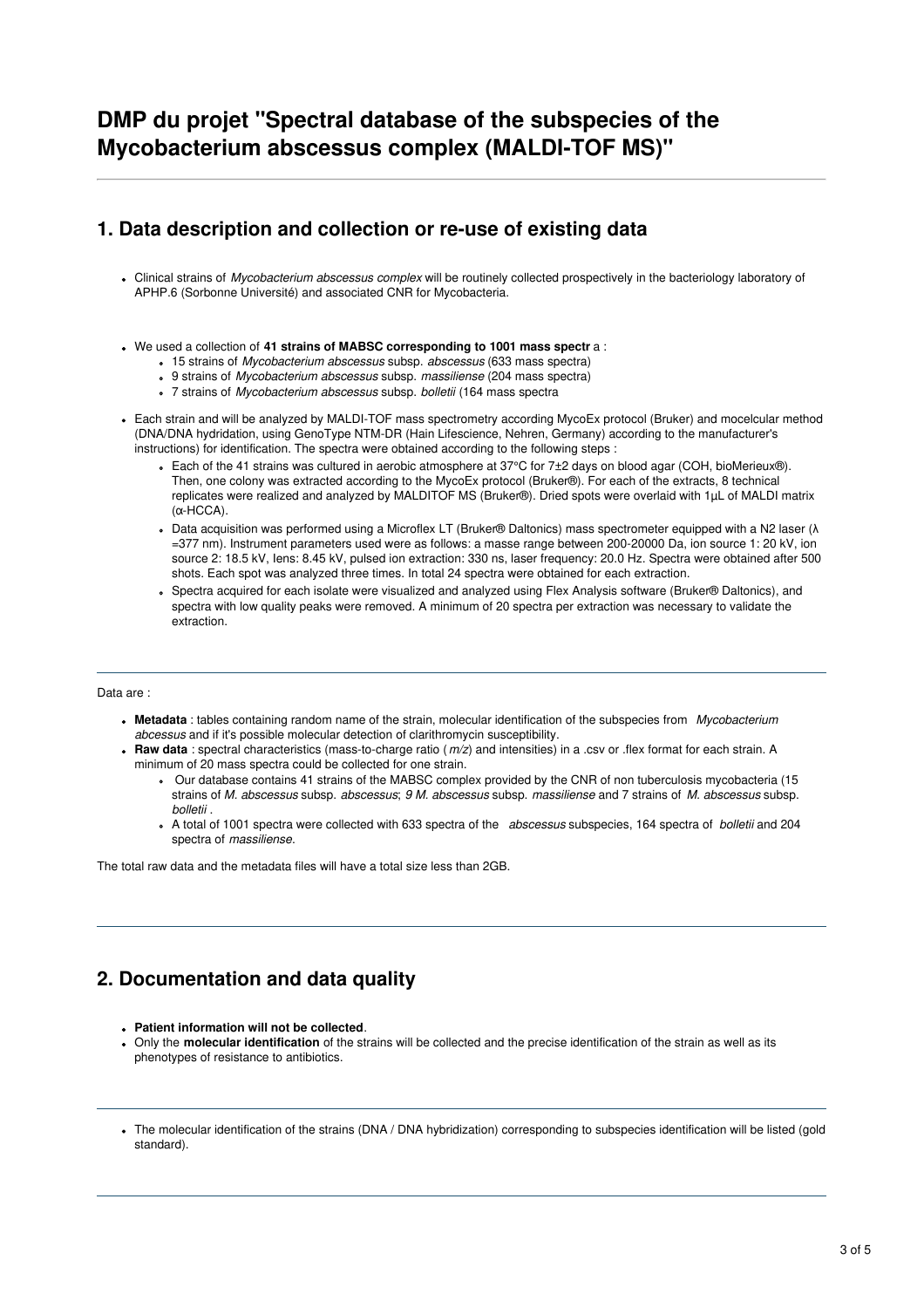## **3. Storage and backup during the research process**

- The data will be saved on a dedicated research hospital computer at Centre d'Immunologie et des maladies infectieuses (CIMI Paris) ; INSERM U1135.
- A back-up is aperformed on external hard drive every month.
- Sensitive patient data will not be collected.
- Each strain will be assigned a random number.

### **4. Legal and ethical requirements, codes of conduct**

No personnal data are processed.

- The database has been the subject of an invention declaration.
- The Sorbonne University is the owner of the database.
- These questions are managed by Satt lutech (https://www.sattlutech.com/). This organisation linked to Sorbonne University
- **Please contact : medecine-***drv***@***sorbonne***-***universite***.***fr* **for data access.**
- These questions are managed by Satt lutech (https://www.sattlutech.com/). This organisation linked to Sorbonne University
- **Please contact : medecine-***drv***@***sorbonne***-***universite***.***fr* **for access.**

### **5. Data sharing and long-term preservation**

- The data will be available after agreement with the Satt lutech.
- **Please contact : medecine-***drv***@***sorbonne***-***universite***.***fr* **for data access** (reference : X21 AUBRY/GODMER (MABSC)). This organisation linked to Sorbonne University

The data will be saved on a dedicated research hospital computer at Centre d'Immunologie et des maladies infectieuses (CIMI) ; INSERM U1135.

Access to data is managed by Satt lutech (https://www.sattlutech.com/). All data could be avaible after prior agreement with this structure. This organisation linked to Sorbonne University.

- A deposit number is being obtained.

### **6. Data management responsibilities and resources**